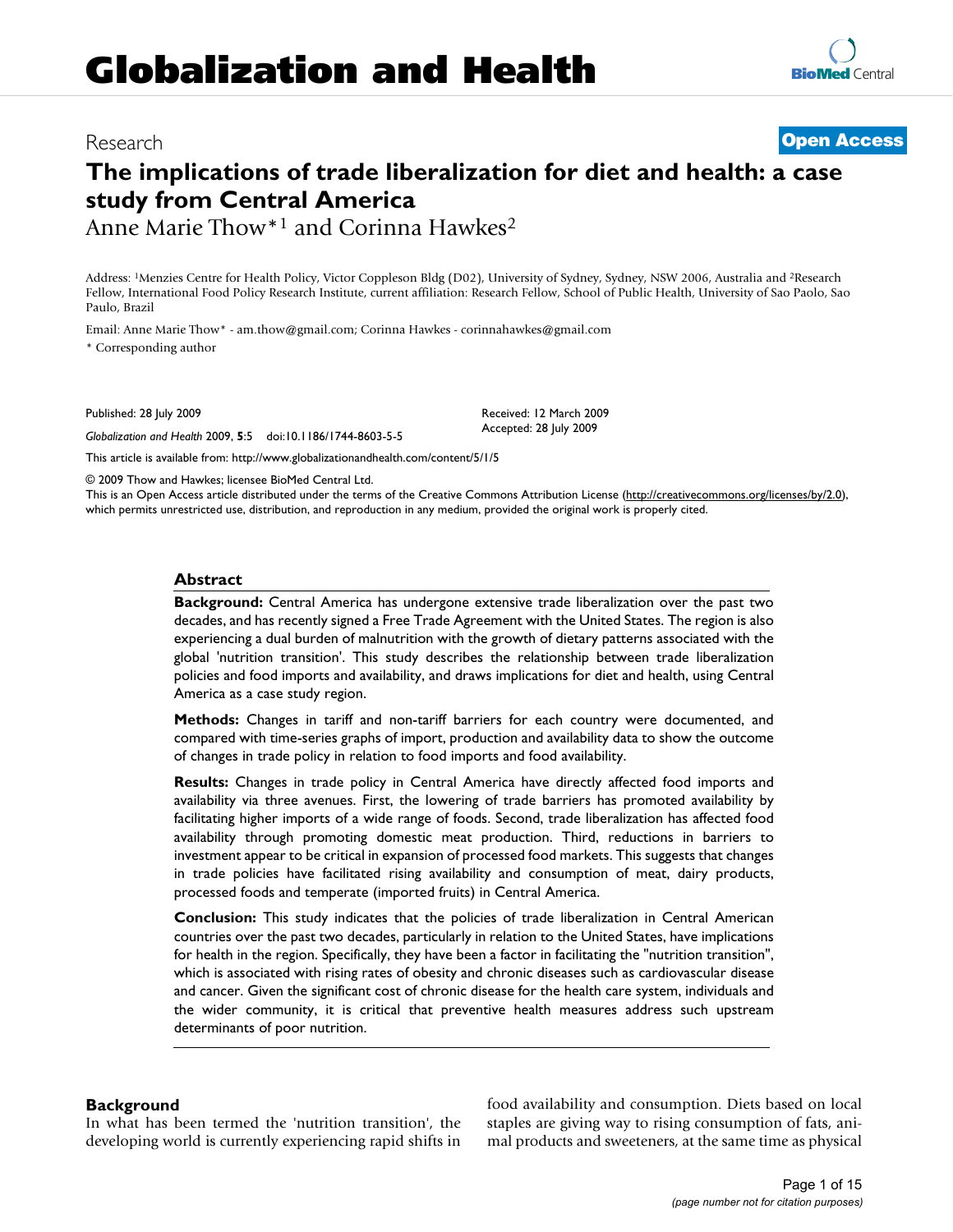activity levels are declining. The consequences of this dietary and lifestyle change are being seen throughout the developing world in rapidly increasing rates of obesity, diabetes and other non-communicable disease [\[1](#page-13-0)[,2\]](#page-13-1). The causes of this dietary transition are diverse, and while individual lifestyle choices play a role, macro factors are critical in shaping the food environment through their influence on food availability and price [\[3\]](#page-13-2).

A core upstream driver of the nutrition transition is globalization [\[4-](#page-13-3)[6](#page-13-4)]. Reductions in barriers to trade, the growth of transnational food companies, foreign direct investment and liberalization of media advertising have all been highlighted as inter-related avenues through which globalization is driving the nutrition transition [[7](#page-13-5)]. In particular, reductions in barrier to trade -trade liberalization – is one of the processes of globalization commonly cited as contributing to dietary change [\[8\]](#page-13-6). In the literature on globalization, diet, obesity and chronic diseases, it is often assumed that trade liberalization encourages greater imports of "western" foods, thus changing food consumption patterns and, therefore, diets and health. However, there are few studies that actually attempt to identify if there is a direct link between trade policy and the food environment from a public health perspective [[9](#page-13-7)].

This paper investigates the impact of trade policy change on food imports and availability in Central America, in the context of regional changes in diet and health and a progressive liberalization agenda.

The region provides a particularly useful case study for several reasons. First, since the early 1990s, Central America has undergone a period of trade liberalization with its leading trading partner, the United States, for a range of foodstuffs. This liberalization entered a new phase in 2004 with the signing of the US-Central American Free Trade Agreement (CAFTA), which has been implemented progressively – albeit following different timeframes in different countries – since 2005 [\[10](#page-13-8),[15](#page-13-9)]. Second, health and dietary data from the region suggest that Central American countries are at varying stages of the nutrition transition and are experiencing rising rates of diet-related chronic disease, with associated health and economic implications [\[11](#page-13-10)[-13](#page-13-11)]. Third, information and data are available about trade policies and trade between Central America and the United States. And fourth, the countries have similarities and differences that provide the opportunity for some cross-country analysis.

This article focuses on one key aspect of trade liberalization, the reduction of barriers to food imports, with particular reference to the impacts of trade policy on food imports from the regions' key trading partner, the United States.

# **Methods**

#### *Data sources*

Food availability and production data were sourced from the FAOSTAT database [\[14](#page-13-12),[15](#page-13-9)]. FAO food balance sheet and supply utilization account data were used to provide information on food availability (for human consumption), and the ProdSTAT database provided information on domestic production. While FAO data have some limitations associated with necessary estimates made to compensate for limited data, it is generally accepted that they provide a useful indication of the food supply – particularly in relation to trends over time (see [\[16\]](#page-13-13) for further detail).

Food export data from the United States Department of Agriculture Foreign Agricultural Service [[17\]](#page-13-14) were extracted for US exports into Central American countries at the internationally consistent "6-digit" level of the Harmonized Tariff Schedule, which can be matched exactly with information on changes in tariff and non-tariff barriers. FAS trade data are collected and published online by the US Government. FAO TradeStat Detailed Trade Data [[18](#page-13-15)] were used to obtain information on all imports into Central America (i.e. not just from the USA), although direct comparison with the FAS data (and with tariff changes) is not possible.

Information on tariff and non-tariff barriers, and changes in trade policies, was primarily sourced from USDA FAS Attaché Reports. These reports are prepared by in-country FAS officials, and are designed to assist US exporters in their assessment of overseas markets. Additional sources of information were the National Trade Estimate of the United States Trade Representative, the World Trade Organization's Trade Policy Review, trade policy analyses conducted by the USDA's Economic Research Service, the UNCTADs TRAINS database and academic articles.

# *Analysis*

Changes in tariff and non-tariff barriers for each country were documented, and were compared with time-series graphs of the import, production and availability data to identify the outcome of changes in trade policy in relation to food imports and food availability. Findings are presented for the five core food categories imported from the United States – staple grains and animal feed, meat, dairy, fruits and vegetables, and snacks – for the liberalizing period: 1990–2006.

# **Results**

#### *Overall changes in food imports, production and availability*

Average tariffs in Central America declined from 45% in 1985 to around 6% in 2000. In line with this, total food imports into the Central American countries more than doubled between 1990/92–2003/05 from 4.5 to 9.6 mil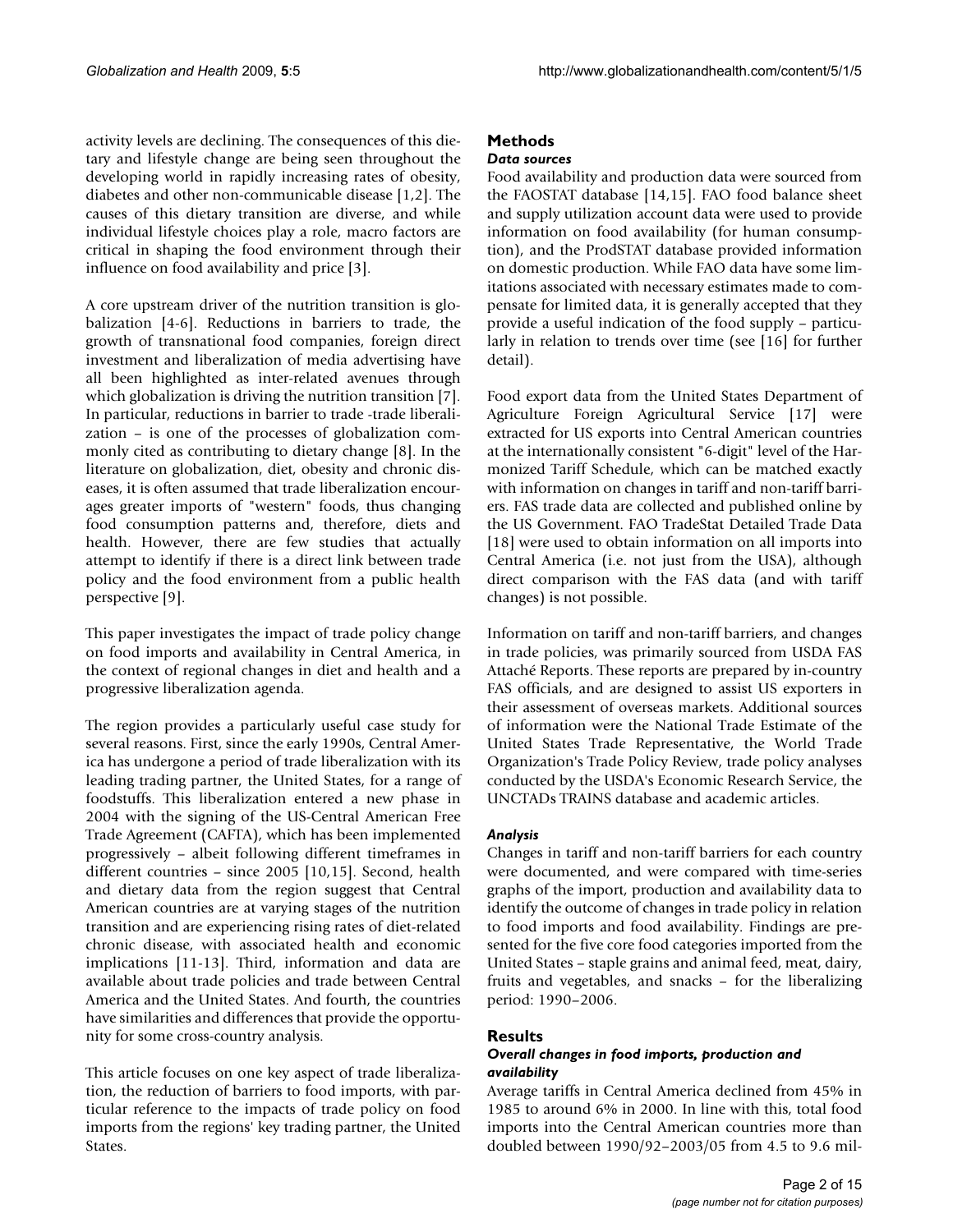lion tonnes [[19](#page-13-16)]. Honduras and Costa Rica registered the highest rates of growth, followed by Guatemala and El Salvador (Figure [1](#page-3-0), Table [1](#page-2-0)). Food imports into Central America from the United States alone almost tripled since 1990 [[17\]](#page-13-14).

Between 1990 and 2005, the increase in the amount of food imported was relatively greater than the increase in production, indicating that imports became a more important source of foods consumed in the region (Table [1\)](#page-2-0). Food available for consumption increased by less than the combined increase of production and imports, reflecting the fact that a greater proportion of the food supply is exported (90% increase between 1990 and 2005) or used as animal feed (75% increase). While these trends reflect the overall situation in Central America, there is a great deal of variation between the different food groups and countries, which are discussed below in relation to changing trade policies in the region.

#### *Staple grains*

The United States is the leading source of imports of the three major grains, corn, rice, and wheat, into Central America. By volume, these grains comprise over 80% of all food imported from the United States [\[17](#page-13-14)], and imports have grown significantly since 1990, particularly of rice (Table [2\)](#page-3-1).

As rice imports have increased, domestic production has declined. However, the rise in imports has been greater than the decline of production, resulting in a greater overall level of supply, with rice availability increasing in all countries (Figure [2\)](#page-4-0). In 1990, 39% of rice available for consumption in Central America was imported; the figure now stands at 69%. Over 90% of these imports are of rough rice (which needs to be milled before consumption).

Since rice is an important crop for domestic producers, it has historically been subject to high levels of protection and high tariffs remain in place (30–60%). Nevertheless trade policies for rough rice have been liberalized through alternate means: the removal of import licensing systems, the elimination of price banding mechanisms, the introduction of tariff-rate quotas, and the relaxation of phytosanitary requirements.

These new trade policies have had a clear impact on imports. In Honduras, for example, the replacement of the system of import licensing and administrative permits by a quota system in 1994 and relaxation of phytosanitary restrictions in 1997 were followed by a steady increase of rice imports [\[20](#page-13-17)[-22](#page-14-0)]. In 1999, the government lowered the import tariff to 1%, further stimulating imports. In contrast, Nicaragua has had the smallest increase of rice

<span id="page-2-0"></span>

| Table 1: Food imports, production and availability for consumption in the Central American countries, 1990/92–2003/05*, million |  |
|---------------------------------------------------------------------------------------------------------------------------------|--|
| metric tonnes                                                                                                                   |  |

|                                     | Average 1990/02       | <b>Average 2003/05</b> | % increase 1990/92-2003/05 |  |
|-------------------------------------|-----------------------|------------------------|----------------------------|--|
|                                     |                       |                        |                            |  |
| <b>IMPORTS</b>                      | Million metric tonnes |                        |                            |  |
| Costa Rica                          | 0.7                   | 1.9                    | 173                        |  |
| El Salvador                         | 1.3                   | 2.7                    | 112                        |  |
| Guatemala                           | $\mathsf{L}$          | 2.7                    | 44                         |  |
| Honduras                            | 0.5                   | 1.4                    | 167                        |  |
| Nicaragua                           | 0.9                   | $\overline{1}$ .       | 15                         |  |
| Central America                     | 4.5                   | 9.6                    | 115                        |  |
| <b>PRODUCTION</b>                   |                       |                        |                            |  |
| Costa Rica                          | 7.4                   | 11.0                   | 49                         |  |
| El Salvador                         | 6.0                   | 7.0                    | 16                         |  |
| Guatemala                           | 15.2                  | 24.4                   | 61                         |  |
| Honduras                            | 6.3                   | 11.6                   | 86                         |  |
| Nicaragua                           | 3.9                   | 6.6                    | 67                         |  |
| Central America                     | 38.8                  | 60.6                   | 56                         |  |
| <b>AVAILABILITY FOR CONSUMPTION</b> |                       |                        |                            |  |
| Costa Rica                          | 3.4                   | 4.8                    | 40                         |  |
| El Salvador                         | 4.0                   | 5.0                    | 24                         |  |
| Guatemala                           | 6.1                   | 8.2                    | 35                         |  |
| Honduras                            | 3.6                   | 6.4                    | 78                         |  |
| Nicaragua                           | 2.6                   | 3.5                    | 37                         |  |
| Central America                     | 19.6                  | 27.9                   | 42                         |  |

Source: [\[19](#page-13-16)] \* three-year average

Note: Changes in imports and production do not directly relate to changes in availability because of increases in food export and consumption by animals.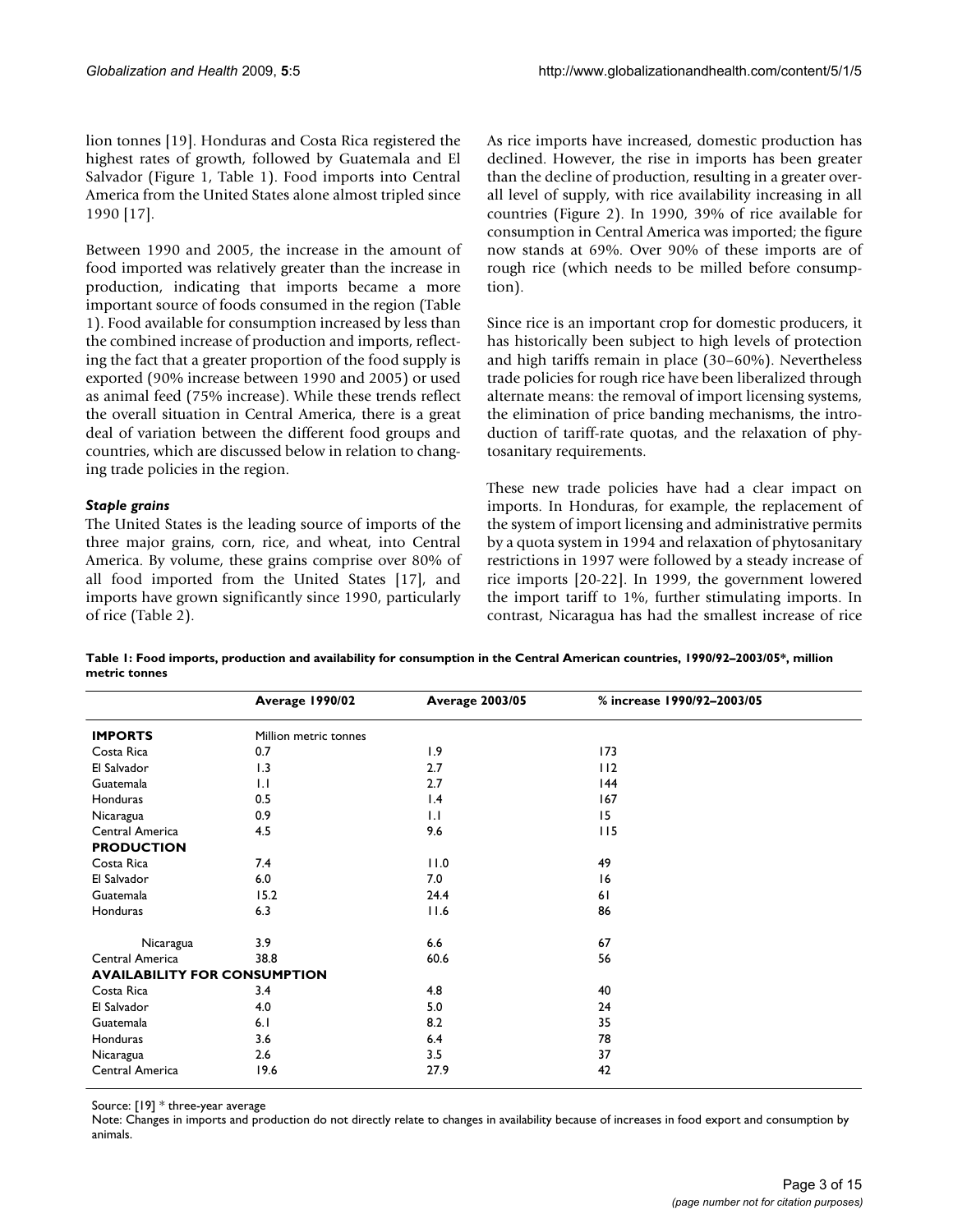<span id="page-3-0"></span>

# Figure 1

**Total food imports into the Central American countries, 1990–2005**. *Note*: "Food" includes animal meat (bovine, swine, sheep, poultry); fish; animal products (e.g. dairy products, eggs); vegetables; fruit; cereal grains; flours; raw nuts & seeds; fats & oils (some appear to be for industrial use, but are not split out for this spreadsheet); processed meats; sugar; cocoa beans & derivatives; cereal foods (processed); preserved foods (esp. vegetables); food preparations; non-alcoholic beverages. It excludes: live animals; inedible animal products (e.g. hair); plants, cut flowers etc; coffee, tea, spices; seeds definitely for planting etc; gums & saps; vegetable material (inedible); vegetable waxes & residues; alcohol & alcoholic drinks. Source [\[15](#page-13-9)].

<span id="page-3-1"></span>

| Table 2: Imports of the three major grains into Central America |  |
|-----------------------------------------------------------------|--|
| from the United States, 1990/91 and 2005/06                     |  |

|             | 1990/91*, MT<br>(% of total) | 2005/06*, MT<br>(% of total) | % change<br>1990-2006 |
|-------------|------------------------------|------------------------------|-----------------------|
| Yellow corn | 562,071 (43%)                | 2,152,995 (51%)              | 283                   |
| White corn  | 0                            | 204,733 (5%)                 | <b>NA</b>             |
| Wheat       | 694,627(53%)                 | 1,175,954 (28%)              | 69                    |
| Rice        | 64,623 (5%)                  | 664, 123 (16%)               | 928                   |
| Total       | 1,321,321                    | 4.197.806                    | 318                   |

\* 2-year averages because of zeros in data for 1989 and 2004; percentages do not add exactly due to rounding. NA: Not Applicable Source: [\[17](#page-13-14)]

imports in the region. Again, this reflects trade policies. In 1992, the government implemented a price band mechanism for rice, which directly restricted rice imports from the US and since then policies have remained restrictive. Notably, as a means of protecting the local rice milling industry – and in response to extensive lobbying by this industry – the market for milled rice has hardly been liberalized at all and imports have remained extremely low.

Trade policies have, then, facilitated greater availability of rice in the region, but with variation between countries due to policy differences. The situation for corn is a little more complex because there are two types of corn: yellow (animal feed) and white (human consumption). While corn imports into Central America have increased, this is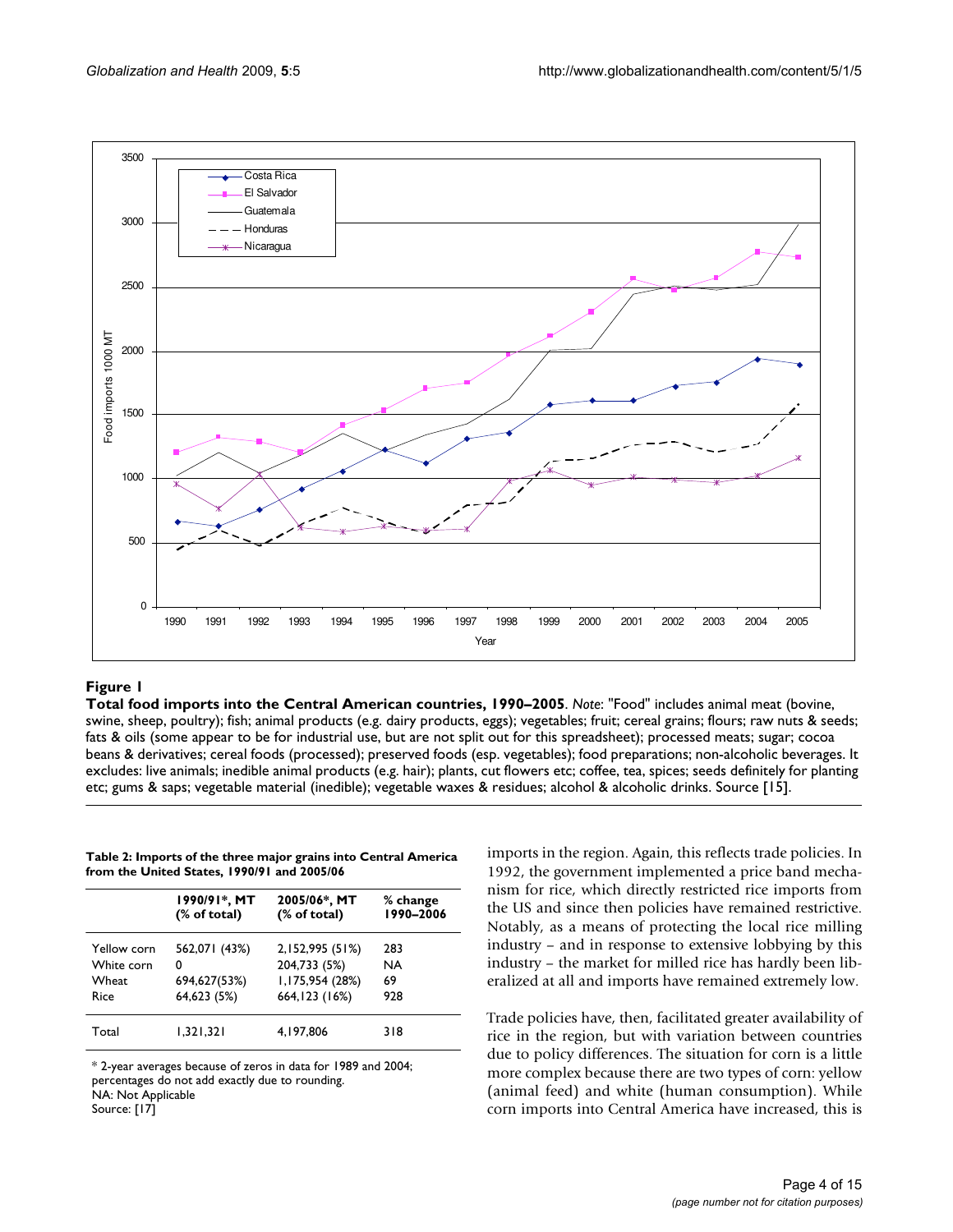<span id="page-4-0"></span>

Production, imports and consumption of rice in Central America, 1990–2005 **Figure 2 Production, imports and consumption of rice in Central America, 1990–2005**. Source [[15](#page-13-9)].

overwhelmingly the result of increasing imports of yellow corn for animal feed (discussed in the next section) (Table [2\)](#page-3-1). Imports of staple grain used for human consumption, white corn, remain limited due to high import barriers in place designed to protect domestic producers. These barriers continue under CAFTA implementation.

# *Meat and animal feed*

The United States is the leading exporter of meat into Central America, and since 1990, meat exports have grown significantly (Figure [3\)](#page-5-0). This largely reflects increasing exports of poultry and pork: poultry imports into Central America increased from 22% to 71% of total meat imports between 1990 and 2006, and pork imports from 6–18% (previously, imports were dominated by offal and preserved meat) (Figure [3](#page-5-0)). The steep increase of poultry imports is largely due to frozen poultry cuts, which now form 30% of all meat imports from the United States. Eighty-eight percent of these cuts are frozen chicken leg quarters, a by-product of chicken breast production in the United States [[23\]](#page-14-1).

Guatemala receives 90% of all poultry imported from the United States [\[17](#page-13-14)], and 58% of all chicken imports into the region [\[19](#page-13-16)]. In 2005, imported poultry from the United States represented approximately 30% of local consumption in Guatemala [\[24\]](#page-14-2).

Imports of frozen chicken leg quarters into Guatemala grew particularly fast after 1997, a change that reflects the liberalization of trade policy, which progressed after the signing of the Peace Accords in 1996 [\[25](#page-14-3)]. Up until to 1997 (from at least 1995), there was a 3600 MT/year quota with a 20% in-quota tariff and 50% out-of-quota tariff, which created a strong disincentive to exporters [[26](#page-14-4)]. However, in October 1996, the government announced a new poultry import policy that doubled the annual TRQ, and reduced the in-quota tariff to 15% [\[27](#page-14-5)]. Imports started to rise immediately (Figure [4\)](#page-6-0). Reinforcing this policy, the TRQ was increased to 39,452 MT in 2005 with an in-quota applied tariff of 5%. According to analysis by the USDA "This greatly stimulated U.S. exports, and by 2005 poultry exports reached the highest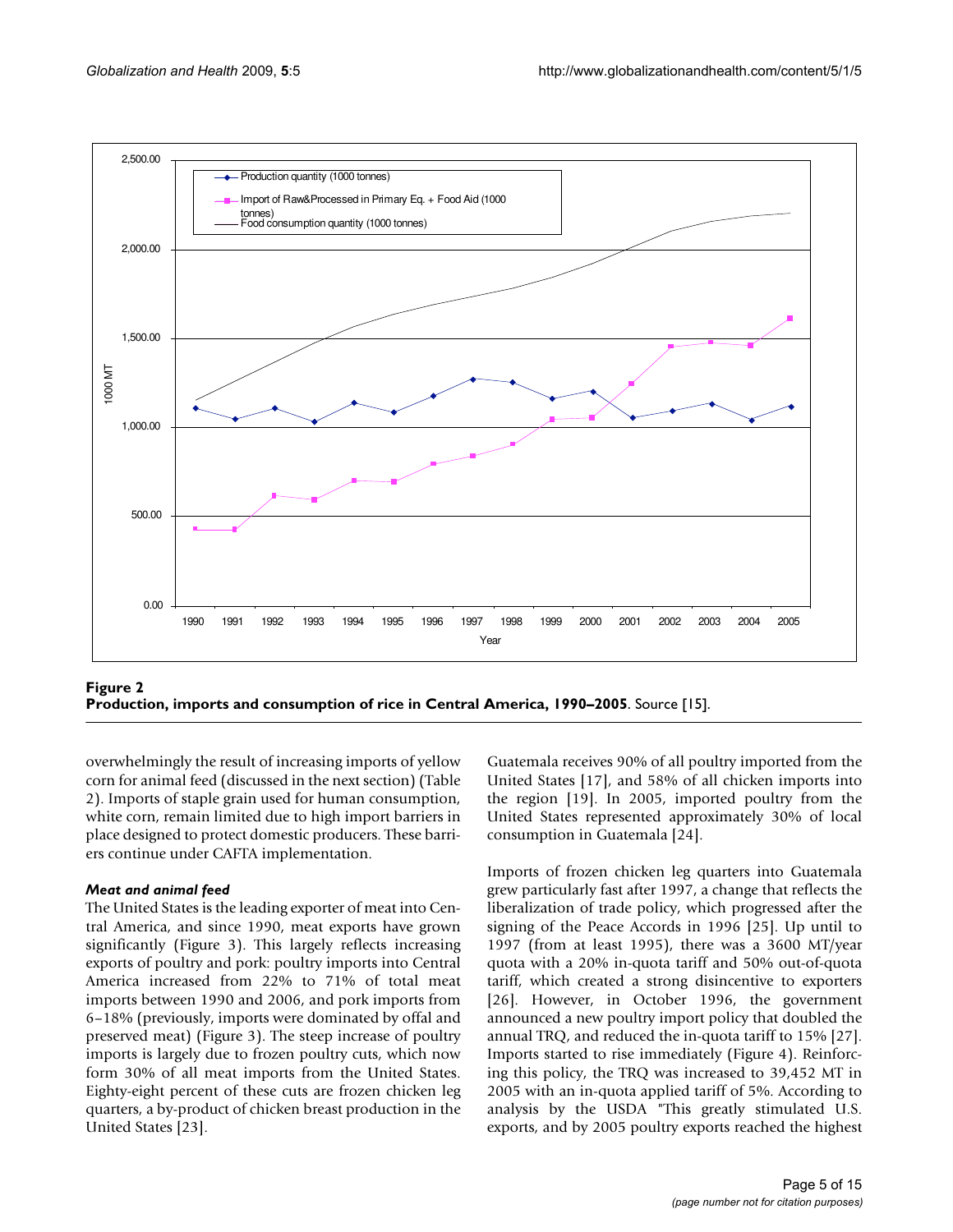<span id="page-5-0"></span>

**Figure 3 Meat imports from the United States into Central America, 1989–2006**. Source [[16](#page-13-13)].

value ever reported (\$ 44.8 million)" [\[28](#page-14-6)]. As a result of the policy changes, "the growth in consumption is likely to have been picked up by US imports, leaving insignificant production growth" [\[29\]](#page-14-7).

Rising chicken imports into Guatemala have had a discernible impact on total chicken availability in the region (Figure [5\)](#page-7-0). Reflecting much more restrictive import policies, imports into other countries have increased by a smaller amount. However, the limited import liberalization that did occur in the other Central American countries also boosted imports. For example, for most of the 1990s, Honduras implemented a 100% tariff on poultry meat and phytosanitary requirements restricted imports. In 1999, Honduras' tariff binding for poultry meat declined to 50%, and the country loosened its zoosanitary import requirements for poultry in an effort to comply with its WTO commitments [[30,](#page-14-8)[31](#page-14-9)]. Subsequently, poultry imports have increased by 20% per year and Honduras has emerged as the second largest chicken importer in the region [[32\]](#page-14-10).

Trade liberalization policies in Central America have clearly had an impact on chicken availability. However, the vast majority of increasing availability has been a result of increased domestic production (Figure [5](#page-7-0)). Yet this, too, partly reflects the impact of trade liberalization, since trade policies have stimulated the import of one of the major inputs into chicken production: yellow corn.

Imports of yellow corn into Central America from the United States increased by 283% between 1990 and 2006. During the same time period, most countries implemented limited but consistent measures to open up their market for yellow corn. In 1997, Guatemala, the leading corn importer in the region, opened up the TRQ for yellow corn imports, at a 5% in-tariff quota and a 55% outof-quota tariff [[33\]](#page-14-11). The quota was subsequently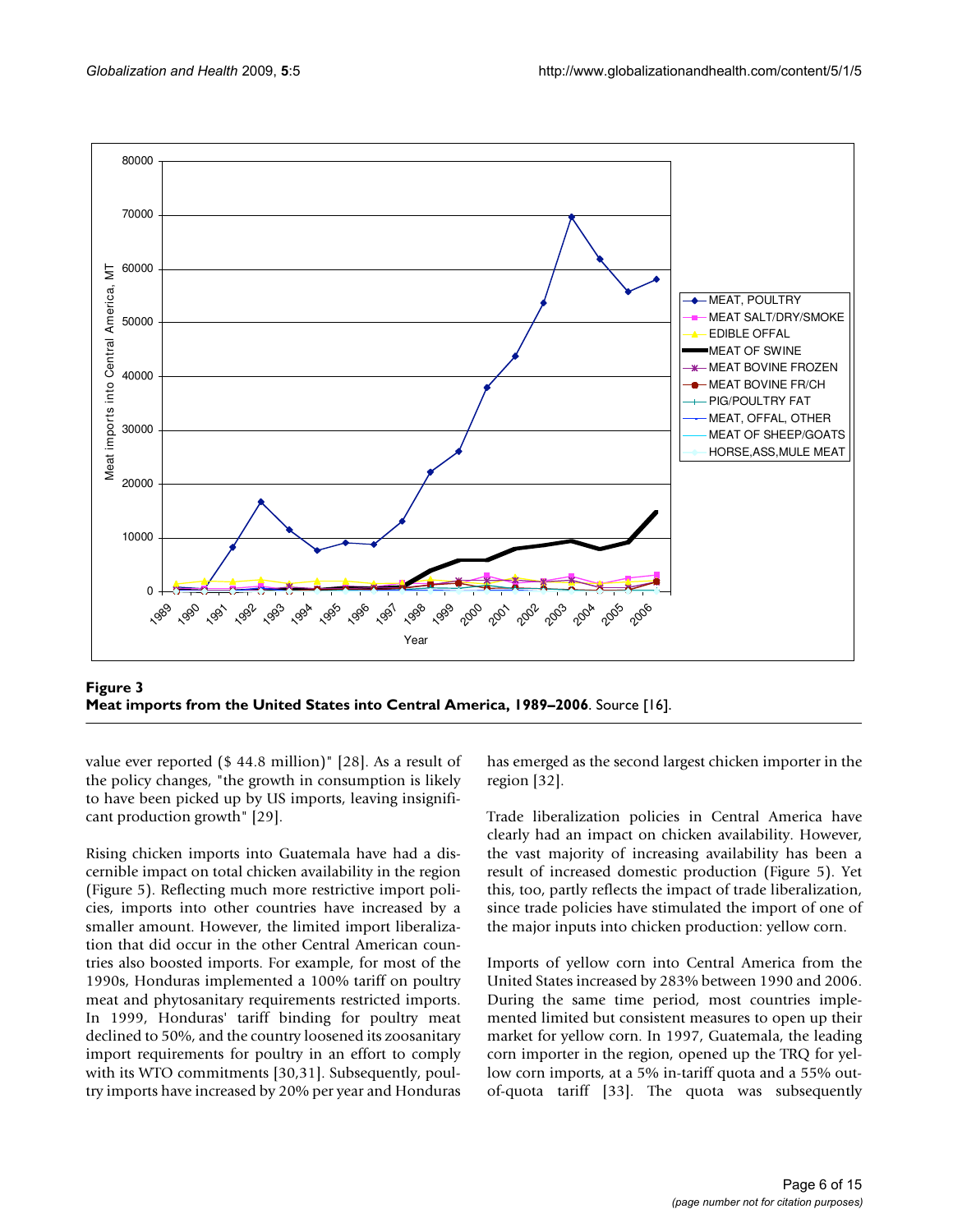<span id="page-6-0"></span>

**Figure 4 Imports of chicken meat from the US into Guatemala, 1990–2005**. Source [\[16](#page-13-13)].

increased, reaching 100,000 MT by 2000 [[34\]](#page-14-12) and 501,820 MT in 2001 (5% in-tariff quota and out-of-quota tariff of 35%) [\[35](#page-14-13)].

The result has been increased availability of yellow corn for animal feed in the region (Figure [6](#page-8-0)). The increase cannot be explained by rising domestic production, since this is almost exclusively of white corn for human consumption. It is worth pointing out that the main user of yellow corn, the poultry sector, lobbied strongly for declines on import barriers for yellow corn. The reduction in the tariff on yellow corn implemented in El Salvador in 1995 was, for example, "mostly a result of pressure brought to bear on the government by poultry producers" [\[36\]](#page-14-14).

# *Dairy*

In contrast to other commodities, the United States is not the leading dairy exporter into Central America: Europe and Australasia are important exporters, and there is considerable intra-regional trade. But between 1990/91 and 2004/06, imports of dairy products from the United States into Central America increased by 949%, and the United States became the leading exporter of two products: processed cheese and whey. Between 1990/91 and 2004/06, imports of processed cheese – such as cheese slices, sold in supermarkets and used by fast food outlets [\[37\]](#page-14-15) – rose 3215% to comprise 37% of all cheese imports from the US [\[17](#page-13-14)]. It is notable that the two leading importers of processed cheese, Guatemala and Honduras, had significantly lower tariffs than the other countries: less than 20% compared with 35–66% in 2003 [\[38](#page-14-16)]. That these relatively high tariffs have clearly not been completely prohibitive, is likely to be because processed cheeses are predominantly sold to the fast food industry, or wealthier consumers able to afford higher prices in supermarkets.

The second product in which the United States dominates is whey – the liquid byproduct of cheese production – which formed 24.4% of all dairy product imports in 2004/06, an increase of 719% since 1989/91. The United States is the leading producer and exporter of whey in the world [[39](#page-14-17)]. Whey and its derivatives are used in animal feed, pet foods, and as an ingredient in many processed foods [\[40](#page-14-18)]. The increase in imports is unlikely to have been directly affected by changing trade policies, since tariffs on whey in Central America have been consistently low; in 2003, tariffs were 0–1% for all countries [\[38](#page-14-16)]. Rather, increased imports reflect increased demand from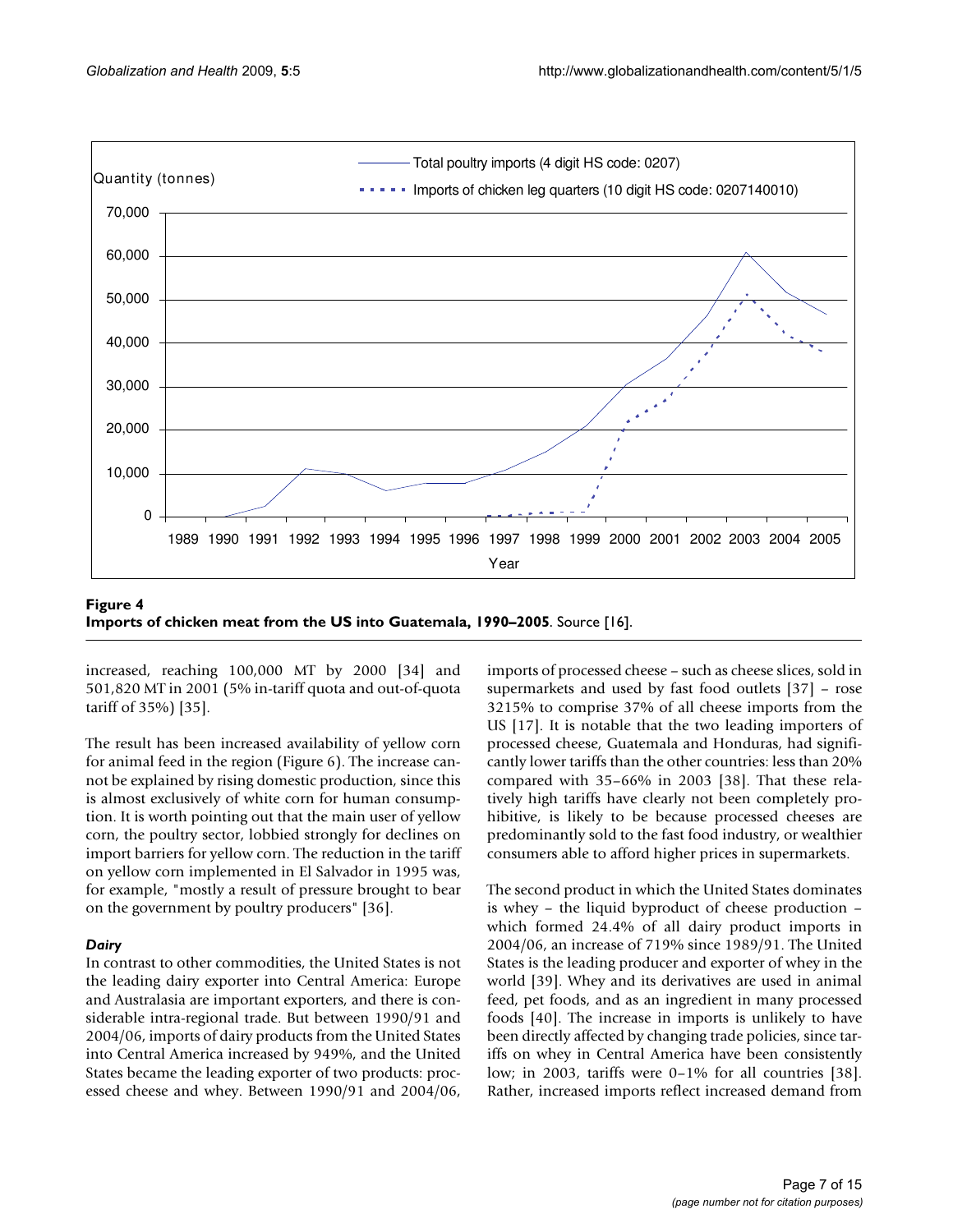<span id="page-7-0"></span>

# Production, imports, and availability for consumptio **Figure 5** n of chicken meat into Central America, 1990–2005\*

**Production, imports, and availability for consumption of chicken meat into Central America, 1990–2005\***. Source [[15](#page-13-9)]. \*The graph includes all chicken imports into the region, but the change since 1997 reflects imports from the United States.

the growing food processing industry in the region and extensive marketing by US whey exporters, with imports responding in the absence of trade barriers.

# *Fresh and processed fruits and vegetables (including potatoes)*

Imports of fresh fruits and processed fruits and vegetables from all countries into Central America have risen significantly since 1990, while imports of fresh vegetables have declined. Fresh fruit imports are largely (77%) of apples and grapes, of which the United States, alongside Chile, is the leading source of imports [\[18](#page-13-15)]. Although apples and grapes make up just 5% of total fruit consumption in the region, that they are consumed at all is a direct result of imports, since domestic production is low (Figure [7](#page-9-0)). In turn, increased imports have been associated with reduced trade barriers. Imports of apples into the regions' largest importing country, Guatemala, began to rise steeply in 1996, coinciding directly with the liberalization of the import market for apples through implementation of a TRQ and reduced in-quota tariff (12%). The new policy also eliminated the import licensing requirement for apples and allowed apple imports all year round [\[41](#page-14-19)]. Imports in 1996 filled the set quota; subsequent increases in imports reflect the higher TRQ of 10,000–15,000 MT set the following year [\[42\]](#page-14-20).

With regard to processed products, the most significant trend is the rise of imports of French fries, particularly post-2000 (Figure [8](#page-10-0)). French fries formed 23% of all imports of fruits and vegetables in 2004/06. The amount imported varies between countries: Guatemala led with 35% in 2006, compared to Costa Rica at 5%. The United States and Canada are the leading exporters of frozen potatoes to the region [\[18](#page-13-15)].

There are no data on availability of French fries in Central America, but if information from Costa Rica is illustrative,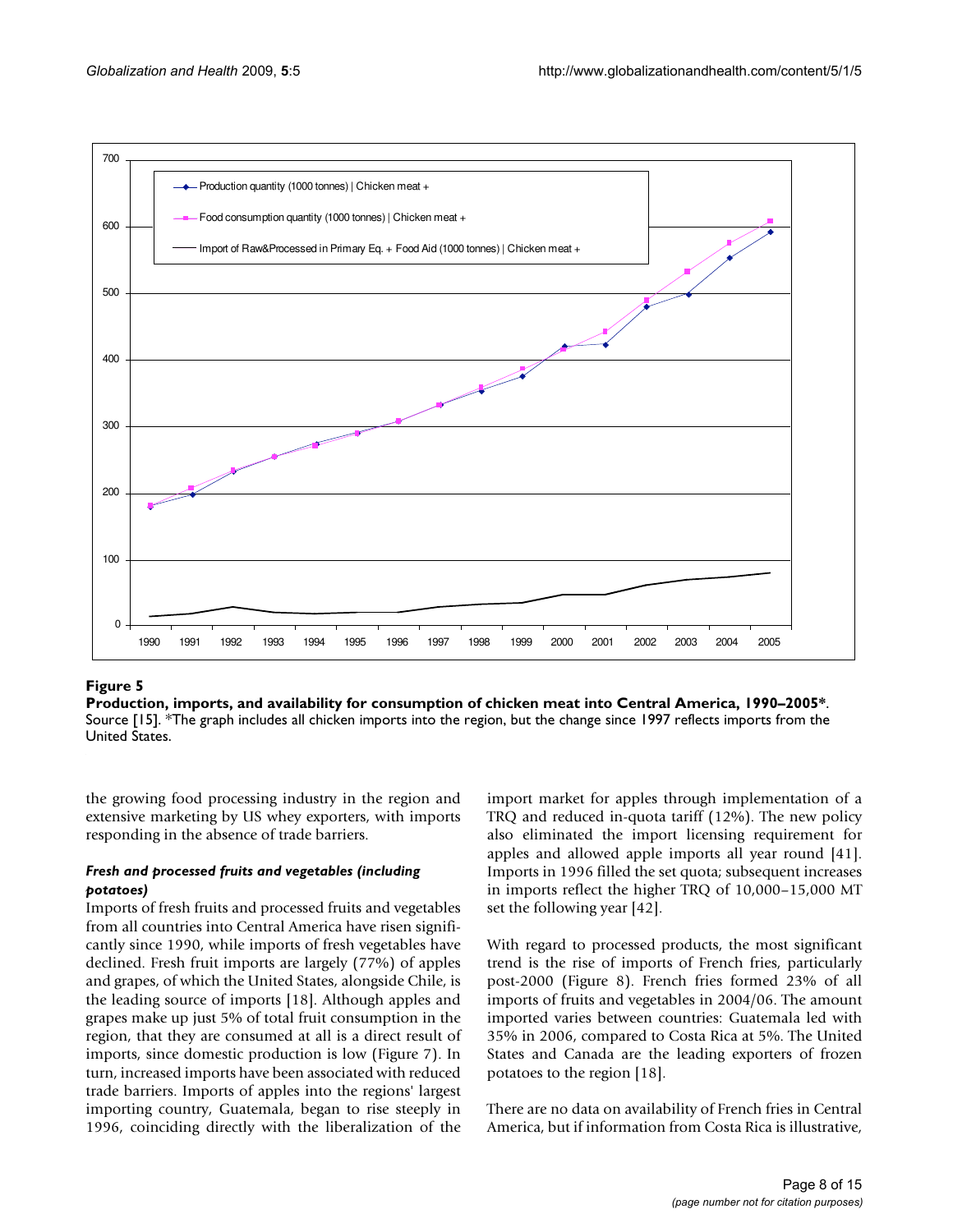<span id="page-8-0"></span>

Production, imports, consumption of corn (y **Figure 6** ellow and white) in Central America, 1990–2005 **Production, imports, consumption of corn (yellow and white) in Central America, 1990–2005**. Source [[15\]](#page-13-9).

it is likely that all frozen French fries are imported, since domestic producers do not grow the specific type of potato required by the industry [[43\]](#page-14-21). Thus imports are 100% responsible for availability. Sales of frozen French fries are largely to fast food outlets, restaurants and hotels. In Costa Rica, 75% of all frozen French fries enter this market, with the remaining 25% being sold by supermarkets [\[43](#page-14-21)]. In Guatemala, sales from supermarkets are apparently negligible, so it is likely that all imports are sold by the food service industry [[37,](#page-14-15)[44\]](#page-14-22).

Tariffs on frozen French fries are not particularly high for four of the countries -15% – but it is notable that the country with the lowest amount of imports, Costa Rica, has a tariff of 41%. While imports into Costa Rica rose during the 1990s, fuelled by demand from fast food restaurants and the tourism industry, in the 2000s, imports from Canada grew rapidly to the detriment of other importers (Table [3](#page-10-1)). This was the direct result of policies arising from the Canadian-Costa Rica trade agreement, implemented in 2003. In the agreement, Costa Rica implemented a TRQ with a zero in-quota tariff for imports of Canadian French fries, with the 41% out-of-quota tariff phased out over eight years.

No information could be obtained about trade policies specific to frozen French fries for the other countries. It is likely that increased imports stems from increased demand from the spread of the fast food industry in the region and the lack of a punitive tariff [\[45](#page-14-23)].

# *Snacks*

Snacks are defined by the USDA FAS data system as chocolate confectionary, sugar confectionary, chewing gum, cookies and pastries (sweet snacks) and popcorn, potato chips and other chips (savoury snacks). Imports of all snacks into Central America – as well as intra-regional trade – increased during the 1990s (Figure [9\)](#page-11-0).

Specifically, imports of chocolate, candy, cookies and pastries and popcorn from the United States into Central America grew in the early 1990s, and of potato and other chips in the late 1990s (Figure [10\)](#page-12-0). As of 2006, the largest snack categories imported by weight were confectionary (chewing gum, sugar-based candy and chocolate) and popcorn.

There are no data on total availability of snacks in the countries, but expenditure data in two of the largest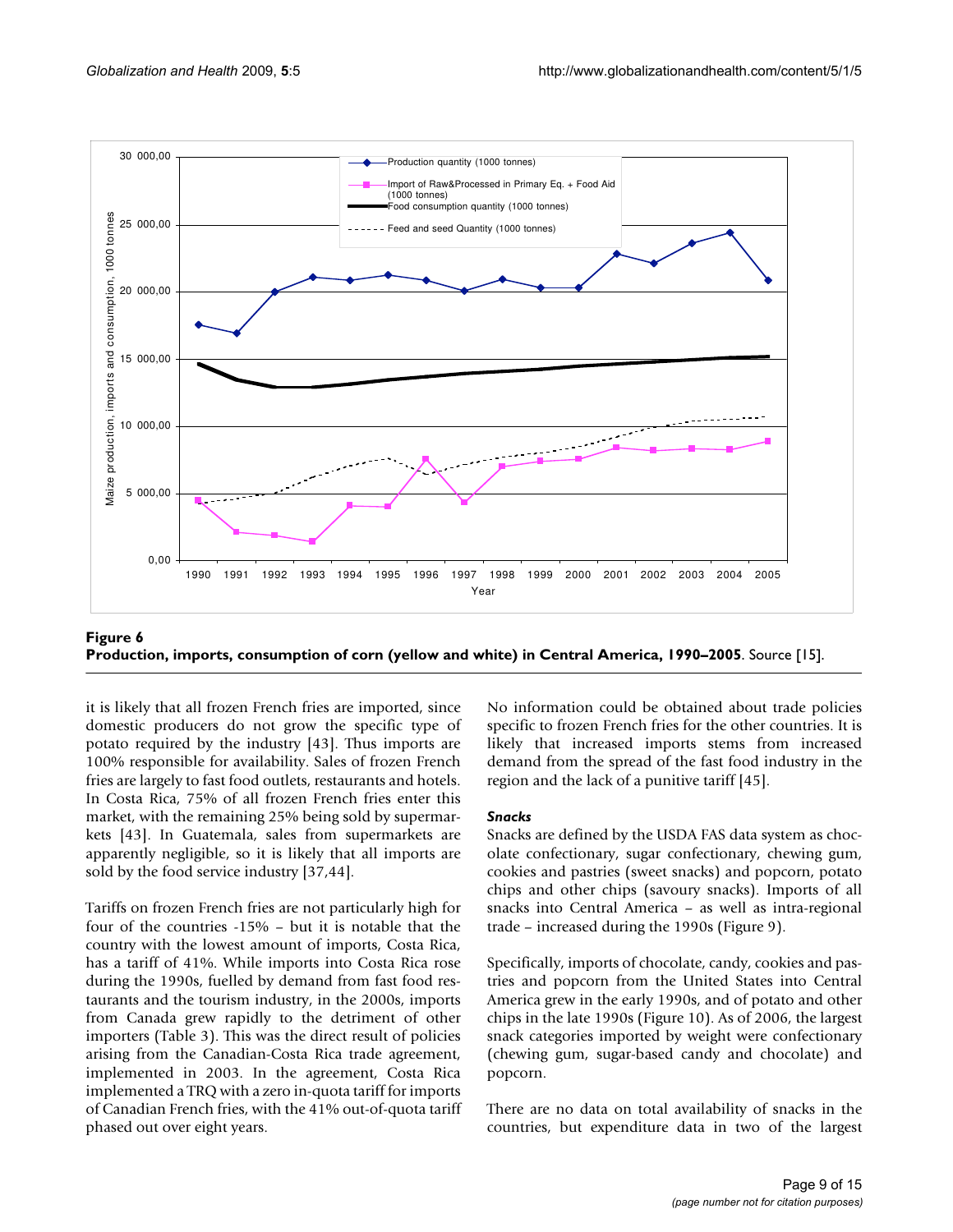<span id="page-9-0"></span>

#### **Figure 7**

**Imports of apples and grapes into Central America, 1990–2005\***. Source [[15](#page-13-9)]. \* This graph shows imports into Central America from all countries, but imports are overwhelming dominated by the United States and Chile.

importing countries, Costa Rica and Guatemala, suggests that consumption is rising. In these two countries, sales of chips, popcorn, chocolate, confectionary and cookies all show a markedly increasing trend [[37](#page-14-15),[44\]](#page-14-22).

Tariffs on snacks into Central America are not notably high – all are under 20% with the exception of potato chips into Costa Rica, which faced a 41% tariff in 2003 [[38](#page-14-16)]. Specific trade policy changes affecting snacks could not be identified from the available literature but trade barriers were reduced across the board in many Central American countries during the 1990s [[46\]](#page-14-24). In addition, the growth of large supermarkets in the region – itself encouraged through the liberalization of investment policies – is likely to have increased the incentives for manufacturers to export into the region, particularly for commodities with low trade barriers [\[47-](#page-14-25)[49\]](#page-14-26). Many of these supermarkets have established relationships with American processed food suppliers, and because of their size, capital base, economies of scale in storage and distribution and technological advancements in supply logistics, are able to make available a far wider range of snack foods relative to small stores [\[4](#page-13-3)].

It is also noteworthy that during the 1990s, the growth in processed food sales by US affiliates in Guatemala and Costa Rica significantly outstripped growth in sales of US exports [[50\]](#page-14-27). Indeed, much of the market for chips in Guatemala is dominated by U.S. companies which have invested in the region. In 2005, PepsiCo had a 60% share of the market for sweet and savoury snacks [[44](#page-14-22)]. US companies (Kraft, Mars, Hershey) also dominate the market for chocolate confectionary in both Costa Rica and Guatemala [\[37](#page-14-15)[,44](#page-14-22)] This suggests that much of the market for snack foods from the United States is the result of foreign direct investment (FDI) into Central America by the food industry, rather than direct exports. American companies do, however, face significant domestic competition from leading snack food companies like Diana in El Salvador and Señorial in Guatemala. In cookies, for example, local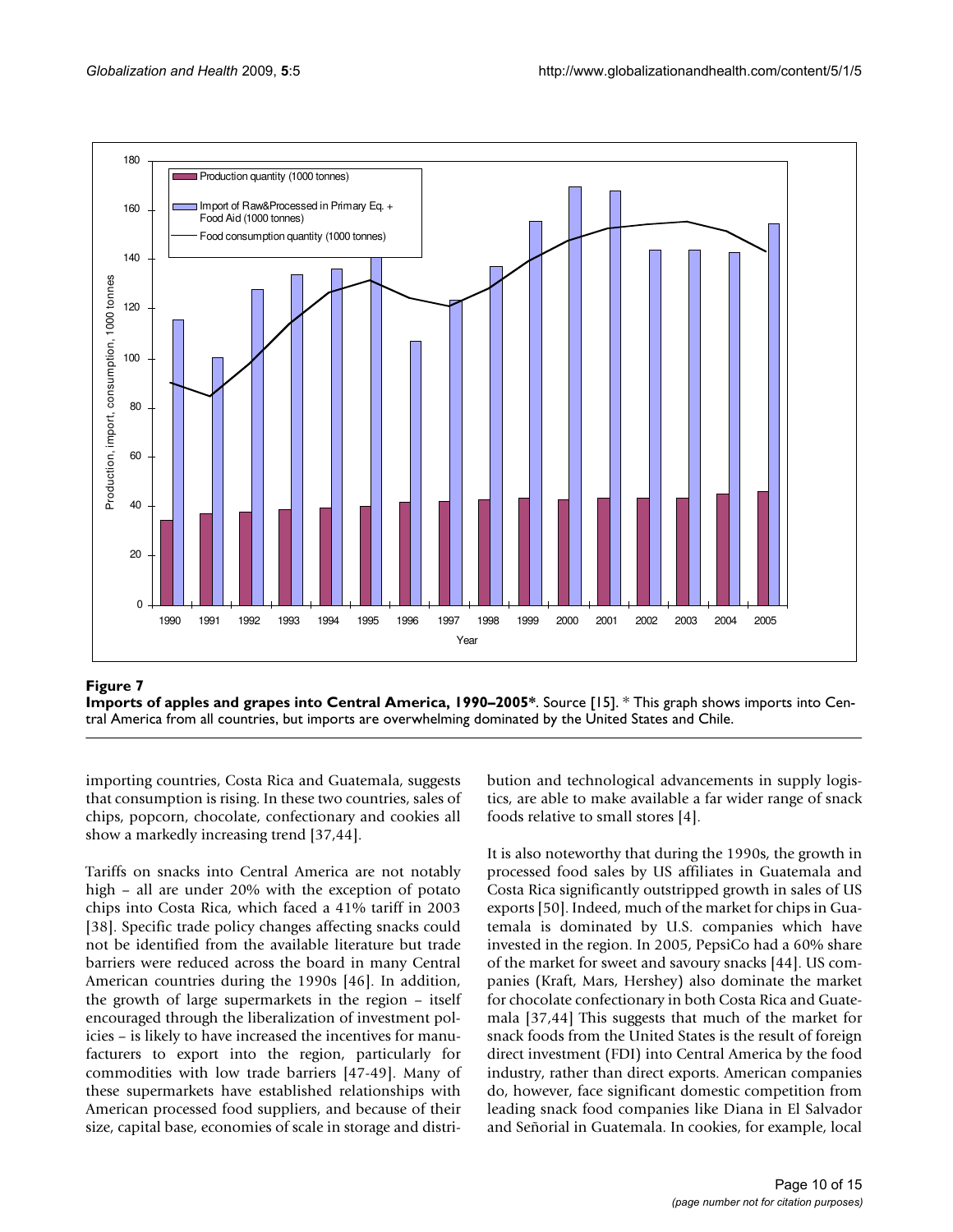<span id="page-10-0"></span>

Imports of french fries (frozen) **Figure 8** into the Central American countries from the United States **Imports of french fries (frozen) into the Central American countries from the United States**. Source [\[16](#page-13-13)].

<span id="page-10-1"></span>

| Table 3: Export Volume of Frozen French Fries to Costa Rica |  |
|-------------------------------------------------------------|--|
| (2001–2005) (Metric Tons)                                   |  |

| Country              | 2001  | 2002  | 2003  | 2004  | 2005  |
|----------------------|-------|-------|-------|-------|-------|
| Canada               | 1.798 | 1.365 | 4.612 | 7.903 | 6.762 |
| <b>United States</b> | 2,156 | 2.039 | 456   | 324   | 866   |
| Belgium              | 465   | 680   | 448   | 21    | 24    |
| Netherlands          | 2.024 | 2.536 | 1.965 | 268   | 22    |
| Others               | 28    | 211   | 60    | 0     | 159   |
| Total                | 6.470 | 6.831 | 7.540 | 8.516 | 7.833 |

HS Code: 2041000

Source: [\[43](#page-14-21)]

companies have a greater market share than the U.S. based Nabisco [[44\]](#page-14-22).

#### **Discussion**

# *Relationship between trade policy and food availability*

Trade policy in Central American in the 1990s–2000s affected food availability through three key avenues. Firstly, the lowering of trade barriers is directly associated with increased imports which then, in most cases, leads to greater availability. Importers responded very quickly to changes in trade policy – for example, the sharp rise in imports of chicken cuts with reductions in tariffs, or the response of Canadian French fry manufacturers to the Costa Rican Free Trade Agreement – and are also able to take advantage of import opportunities in commodities with low barriers as market opportunities arise (e.g. whey imports with increased domestic food processing). These increased imports then, in most cases, are associated with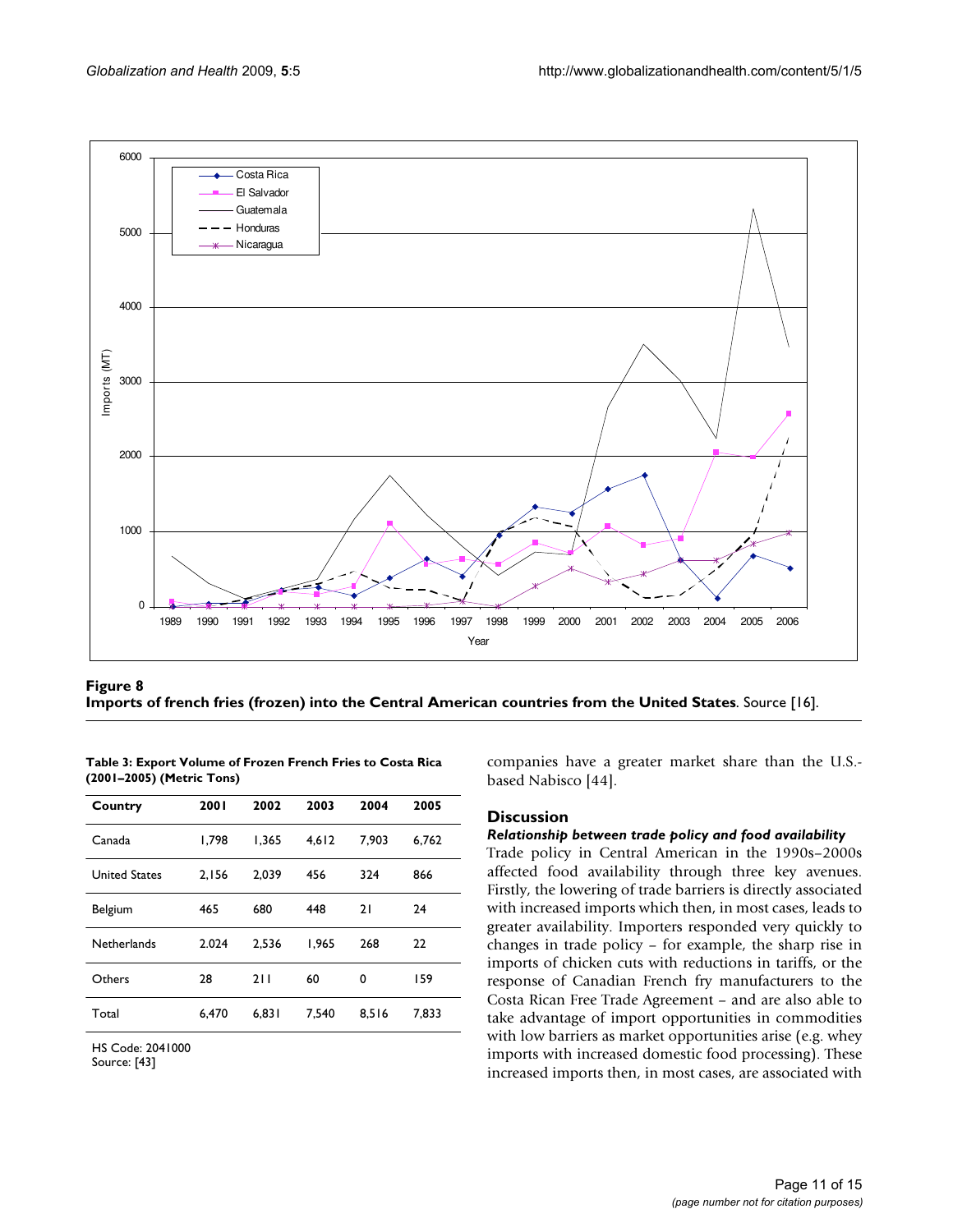<span id="page-11-0"></span>

**Pastry, biscuit and confectionary imports into Central America, 1990–2004**. Source [\[14](#page-13-12)].

increased availability of the food product. This is the case for both foods produced in large or small amounts in the importing region. For example, liberalization of trade policies in Central America contributed to the increased availability of rice, animal feed and fresh apples. Secondly, in the case of meat, trade liberalization affected food availability through its effects on domestic production. Lower barriers for yellow corn imports stimulated domestic chicken production, and may also have had implications for local corn farmers, given that US corn production is subsidized [\[51](#page-14-28)]. Thirdly, reductions in barriers to investment appear to be critical in expansion of processed food markets. Rising FDI has been a major driver of changes in availability of highly-processed foods and their ingredients (processed cheese, whey, French fries, snacks), so the relationship between availability and specific changes in tariff and nontariff barriers is less clear than that for agricultural commodities. This suggests the need for further work investigating changes in FDI in conjunction with trade liberalization.

Another key attribute of the impact of trade policy change on food availability highlighted by the analysis in this paper is that this is a two way relationship. While the food industry responds (often rapidly) to policy changes, it also shapes policy. In Central America, lobbying by producers

and manufacturers affected the specifics of trade policy liberalization in relation to food. For example, lobbying by rice millers for reductions to import barriers for rough rather than milled rice, or chicken producers in relation to yellow corn.

This descriptive analysis has shown that the foods most affected by trade liberalization are those traditionally subject to high levels of protection. As the World Bank [[10](#page-13-8),[15\]](#page-13-9) has observed, these are both high value foods – such as poultry meat (both imports and domestic production), dairy, temperate fruits (apples and grapes), French fries and processed snack foods – and culturally significant foods, such as corn and rice. Many of these foods are also associated with the nutrition transition. As availability of animal products and processed foods has increased, this has been reflected in nutrition surveys indicating rising consumption of such 'transitional' foods [[11](#page-13-10),[52,](#page-14-29)[34](#page-14-12)]. Thus, the analysis suggests that food availability change associated with trade liberalization, in conjunction with social and demographic changes, has helped to facilitate dietary change in Central American countries towards increased consumption of meat, dairy products, processed foods and temperate (imported) fruits. It is also highly probably that there have also been decreases in the purchase price of these foods due to increased competition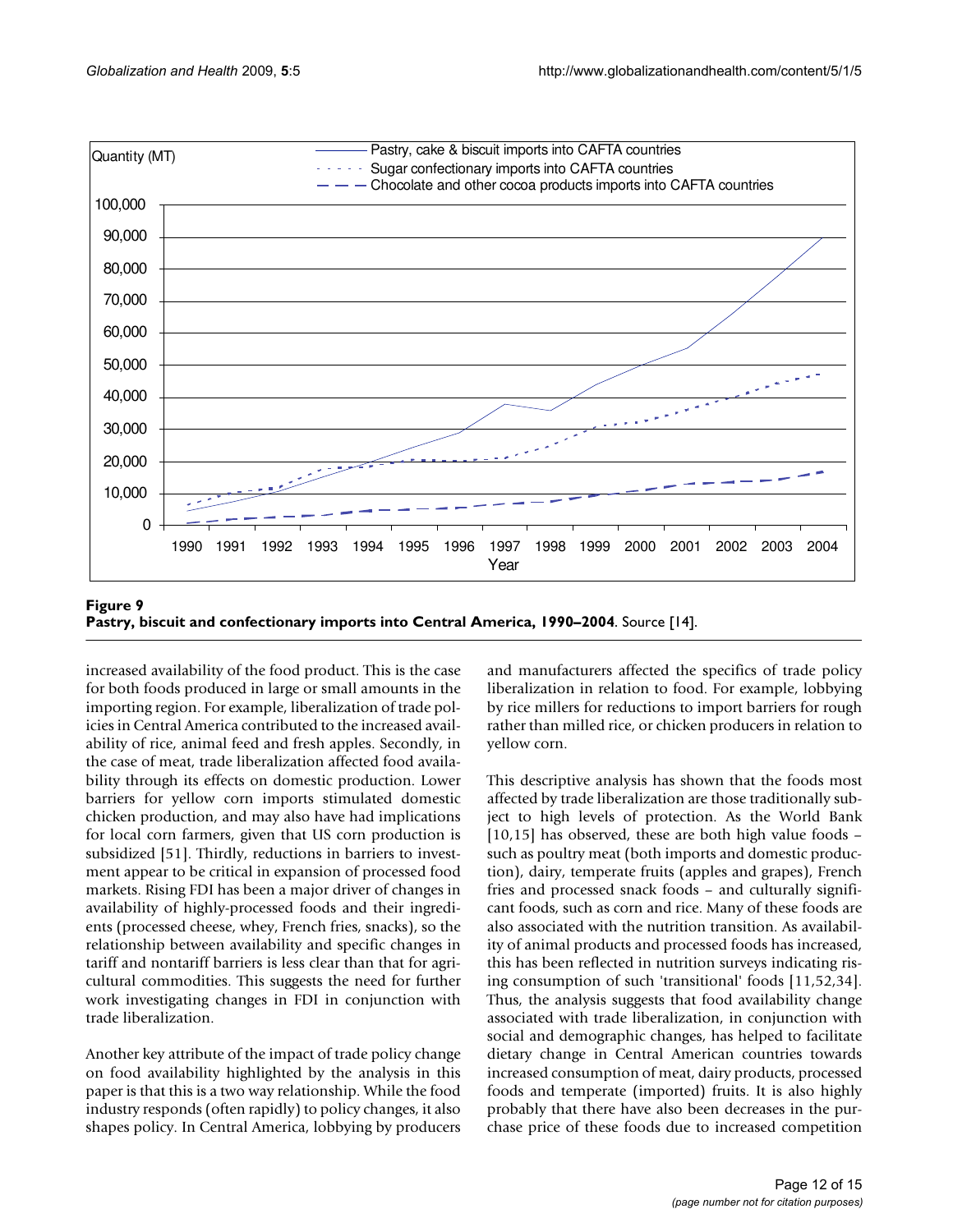<span id="page-12-0"></span>

**Figure 10 Snack imports from the United States into Central America, 1989–2006**. Source [\[14](#page-13-12)].

and economies of scale for producers and importers. Such dietary patterns have been associated with the nutrition transition and the growing burden of obesity and noncommunicable disease reported in the region [\[53,](#page-14-30)[54](#page-14-31)]. As such, addressing upstream drivers such as trade policy could form an essential part of strategies to improve population nutrition. Understanding the pathways through which trade policy has facilitated changes in food availability can help policy makers identify points of impact for potential interventions.

# **Methods**

This study has utilized a descriptive methodology for analyzing the relationship between trade policy and food availability. The strength of this method is the analysis of the relationship over time, using descriptive time series analysis of a variety of complimentary data sources, to identify responses to policy change. The weakness of the method is the inability to infer causality due to the descriptive nature of the analysis, or to estimate the relative importance of trade liberalization policies in driving change relative to other supply side drivers, such as technology, or demand side drivers, such as rising incomes. However, given the complexity of the interaction, the study was able to provide an initial level of evidence for the effect of trade policy on basic indicators of change in the food environment, and also to develop understanding of the pathways through which this impact occurs. Through this, possible policy levers can be identified that can be utilized in creating healthy trade policy.

Finally, while there are arguments for and against trade liberalization, it is essential to consider differential effects on the poor. Factors affecting income and distribution are important in determining diet and health, and these factors are likely to be more significant for the poor in the process of uneven dietary development [[4](#page-13-3),[5\]](#page-13-18).

# **Conclusion**

This analysis suggests that trade liberalization is one factor facilitating the nutrition transition, and indicates some of the processes and pathways through which this can occur.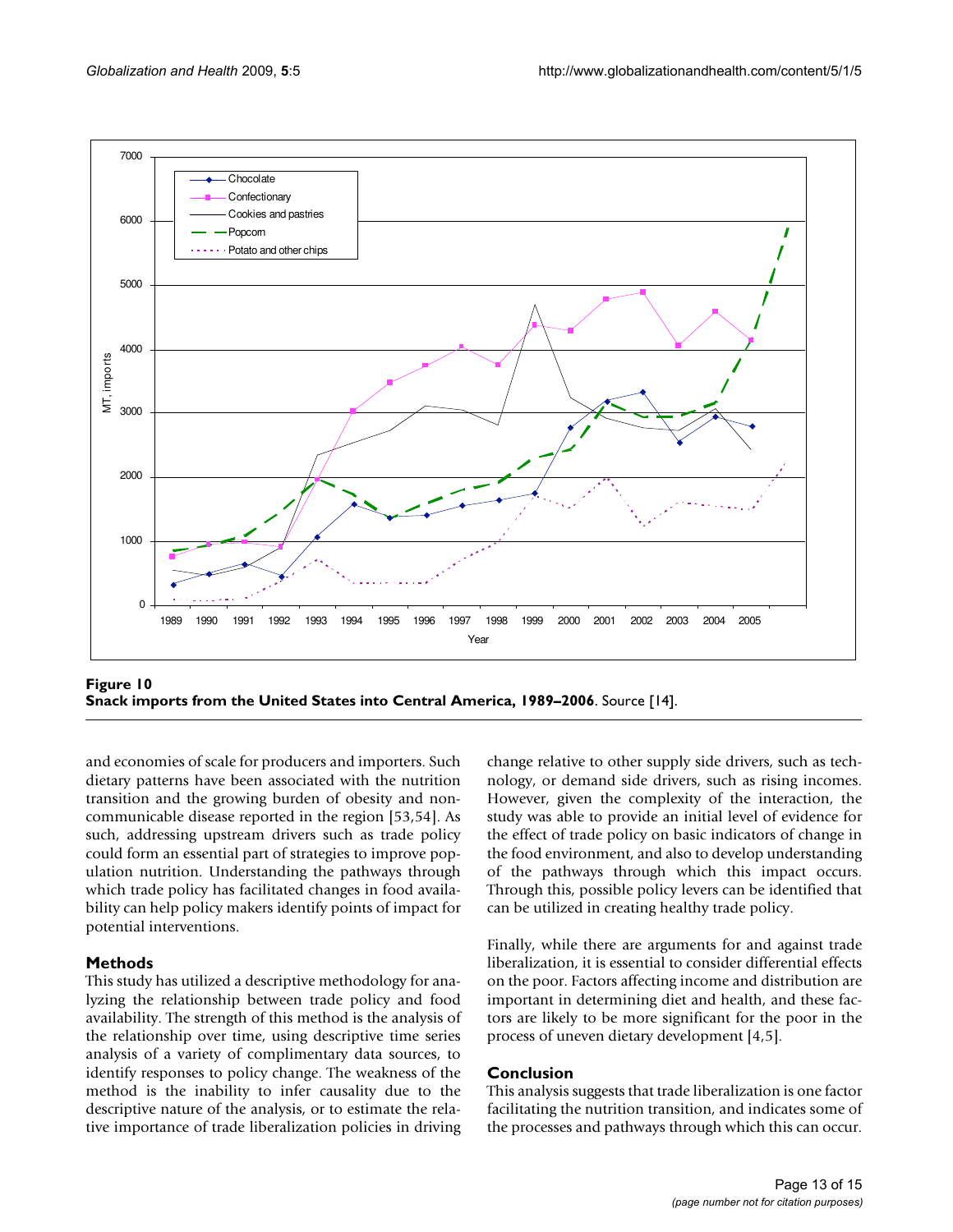In Central America, it appears to have directly influenced the availability and price of meat and processed foods, many of which are energy-dense and high in fats, sugars and salt. Consumption of foods high in fat, salt and sugar, as well as consumption of animal products, are associated with increased rates of obesity and diet-related chronic diseases – in particular, cardiovascular disease, cancer and diabetes [\[1\]](#page-13-0). Trade liberalization therefore has direct implications for these health concerns. Indeed, evidence from Latin America already shows that the shift from traditional diets largely comprised of plant foods towards diets high in animal products and processed foods is associated with obesity and the shift of the burden of disease towards cardiovascular disease and cancer [[55](#page-14-32)-[57](#page-14-33)]. Compounding this health transition, in many developing countries under and over-nutrition co-exist (sometimes even within the same household) [\[58\]](#page-14-34). The costs of such chronic diseases have been well documented, not only for the healthcare system but also for individuals, families and communities, as has the need for intervention at a macro level [[59](#page-14-35)].

As these foods become more readily available and increasingly affordable – and social trends continue to favour convenience and 'transitional' foods – the burden of dietrelated chronic disease will continue to grow. An analysis of the implications of full implementation of CAFTA-DR in Central America has shown that the trade agreement is likely to further the nutrition transition by exacerbating the trends in food availability observed in this study of previous trade liberalization measures [\[60\]](#page-14-36). In particular, iberalization of trade, investment and communications associated with CAFTA-DR is likely to increase availability and lower relative prices of meat and processed foods, and through this may continue to facilitate the rising prevalence of obesity and chronic disease.

Efforts to mitigate the negative impacts of trade policy on diets – including engagement and negotiation with trade policy makers – must begin with an understanding of how the processes of globalization have facilitated the nutrition transition. This paper provides evidence for the pathways and processes through which trade liberalization affects food availability and price, and thus equips public health advocates to effect policy change.

#### **Competing interests**

The authors declare that they have no competing interests.

# **Authors' contributions**

AMT participated in the study design, conducted the data analysis and drafted the manuscript. CH conceived of the study, and participated in its design and coordination and helped to draft the manuscript. Both authors read and approved the final manuscript.

#### **Authors' informations**

At the time of the study, CH was a research fellow and AMT an intern at the International Food Policy Research Institute. AMT is presently at the Menzies Centre for Health Policy, University of Sydney School of Public Health. CH is a Research Fellow at the School of Public Health, University of Sao Paolo, Brazil.

#### **Acknowledgements**

The authors would like to acknowledge the advice provided by Hans Jansen, Samuel Morely and Maximo Torrero during the research conducted for this paper.

#### **References**

- <span id="page-13-0"></span>1. Popkin B: **[Global nutrition dynamics: the world is shifting rap](http://www.ncbi.nlm.nih.gov/entrez/query.fcgi?cmd=Retrieve&db=PubMed&dopt=Abstract&list_uids=16895874)[idly toward a diet linked with noncommunicable diseases.](http://www.ncbi.nlm.nih.gov/entrez/query.fcgi?cmd=Retrieve&db=PubMed&dopt=Abstract&list_uids=16895874)** *Am J Clin Nutr* 2006, **84:**289-298.
- <span id="page-13-1"></span>2. Popkin BM: **[The nutrition transition and its health implica](http://www.ncbi.nlm.nih.gov/entrez/query.fcgi?cmd=Retrieve&db=PubMed&dopt=Abstract&list_uids=10555527)[tions in lower income countries.](http://www.ncbi.nlm.nih.gov/entrez/query.fcgi?cmd=Retrieve&db=PubMed&dopt=Abstract&list_uids=10555527)** *Public Health Nutr* 1998, **1(1):**5-21.
- <span id="page-13-2"></span>3. Nugent R: **[Food and agriculture policy: issues related to pre](http://www.ncbi.nlm.nih.gov/entrez/query.fcgi?cmd=Retrieve&db=PubMed&dopt=Abstract&list_uids=15214267)[vention of noncommunicable diseases.](http://www.ncbi.nlm.nih.gov/entrez/query.fcgi?cmd=Retrieve&db=PubMed&dopt=Abstract&list_uids=15214267)** *Food Nutr Bull* 2004, **25(2):**200-207.
- <span id="page-13-3"></span>4. Hawkes C: **[Uneven dietary development: linking the policies](http://www.ncbi.nlm.nih.gov/entrez/query.fcgi?cmd=Retrieve&db=PubMed&dopt=Abstract&list_uids=16569239) [and processes of globalization with the nutrition transition,](http://www.ncbi.nlm.nih.gov/entrez/query.fcgi?cmd=Retrieve&db=PubMed&dopt=Abstract&list_uids=16569239) [obesity and diet-related chronic diseases.](http://www.ncbi.nlm.nih.gov/entrez/query.fcgi?cmd=Retrieve&db=PubMed&dopt=Abstract&list_uids=16569239)** *Global Health* 2006, **2(1):**.
- <span id="page-13-18"></span>5. Schmidhuber J, Shetty P: **Nutrition transition, obesity and noncommunicable diseases: drivers, outlook and concerns.** *SCN News* 2005, **29:**13-19.
- <span id="page-13-4"></span>6. Popkin BM: **Technology, transport, globalization and the nutrition transition.** *Food Policy* 2006, **31(554):**569.
- <span id="page-13-5"></span>7. Thow AM: **[Trade liberalisation and the nutrition transition:](http://www.ncbi.nlm.nih.gov/entrez/query.fcgi?cmd=Retrieve&db=PubMed&dopt=Abstract&list_uids=19433005) [mapping the pathways for public health nutritionists.](http://www.ncbi.nlm.nih.gov/entrez/query.fcgi?cmd=Retrieve&db=PubMed&dopt=Abstract&list_uids=19433005)** *Public Health Nutr* 2009 in press.
- <span id="page-13-6"></span>8. Hawkes C, Chopra M, Friel S, Lang T, Thow AM: *Globalization, food and nutrition transitions* University of Ottawa: Institute of Population Health, Globalization and Health Equity; 2007.
- <span id="page-13-7"></span>9. Blouin C, Chopra M, Hoeven R van der: **[Trade and health 3: trade](http://www.ncbi.nlm.nih.gov/entrez/query.fcgi?cmd=Retrieve&db=PubMed&dopt=Abstract&list_uids=19167058)** [and the social determinants of health.](http://www.ncbi.nlm.nih.gov/entrez/query.fcgi?cmd=Retrieve&db=PubMed&dopt=Abstract&list_uids=19167058) **373(9662):**502-507.
- <span id="page-13-8"></span>10. Jaramillo CF, Lederman D: *DR-CAFTA: challenges and opportunities for Central America* World Bank: Washington DC; 2005.
- <span id="page-13-10"></span>11. Stein AD, Gregory CO, Hoddinott J, Martorell R, Ramakrishnan U, Ramirez-Zea M: **[Physical activity level, dietary habits, and alco](http://www.ncbi.nlm.nih.gov/entrez/query.fcgi?cmd=Retrieve&db=PubMed&dopt=Abstract&list_uids=16060214)[hol and tobacco use among young Guatemalan adults.](http://www.ncbi.nlm.nih.gov/entrez/query.fcgi?cmd=Retrieve&db=PubMed&dopt=Abstract&list_uids=16060214)** *Food Nutr Bull* 2005, **26(2 Supp 1):**S78-S87.
- 12. Bermudez OI, Tucker KL: **Trends in dietary patterns of Latin American populations.** *Cad Saude Publica* 2003, **19(Supp 1):**S87-S99.
- <span id="page-13-11"></span>13. Torun B, Stein AD, Schroeder D, Grajeda R, Conlisk A, Rodriguez M, Mendez H, Martorell R: **[Rural-to-urban migration and cardio](http://www.ncbi.nlm.nih.gov/entrez/query.fcgi?cmd=Retrieve&db=PubMed&dopt=Abstract&list_uids=11914324)[vascular disease risk factors in young Guatemalan adults.](http://www.ncbi.nlm.nih.gov/entrez/query.fcgi?cmd=Retrieve&db=PubMed&dopt=Abstract&list_uids=11914324)** *Int J Epidemiol* 2002, **31:**218-226.
- <span id="page-13-12"></span>14. FAO: *FAOSTAT Core Production Data* 2007 [[http://faostat.fao.org/site/](http://faostat.fao.org/site/569/default.aspx) [569/default.aspx](http://faostat.fao.org/site/569/default.aspx)].
- <span id="page-13-9"></span>15. FAO: *Food Balance Sheets (archive)* 2007 [[http://faostat.fao.org/site/](http://faostat.fao.org/site/368/default.aspx#ancor) [368/default.aspx#ancor](http://faostat.fao.org/site/368/default.aspx#ancor)].
- <span id="page-13-13"></span>16. FAO: *Supply Utilization Accounts and Food Balance Sheets in the context of a national statistical system* .
- <span id="page-13-14"></span>17. US Department of Agriculture: *Foreign Trade Statistics* 2007.
- <span id="page-13-15"></span>18. FAO: *FAOSTAT Detailed Trade Matrix* 2007 [[http://faostat.fao.org/site/](http://faostat.fao.org/site/406/default.aspx) [406/default.aspx](http://faostat.fao.org/site/406/default.aspx)].
- <span id="page-13-16"></span>19. FAO: *FAOSTAT SUA Data* 2007 [\[http://faostat.fao.org/site/354/](http://faostat.fao.org/site/354/default.aspx) [default.aspx](http://faostat.fao.org/site/354/default.aspx)].
- <span id="page-13-17"></span>20. USDA FAS (United States Department of Agriculture Foreign Agricultural Service): *Rice import policy update: AGR Number: HO5009* USDA FAS: Washington DC; 1995.
- 21. USDA FAS (United States Department of Agriculture Foreign Agricultural Service): *Rice export possibilities are enhanced* USDA FAS: Washington DC; 1995.